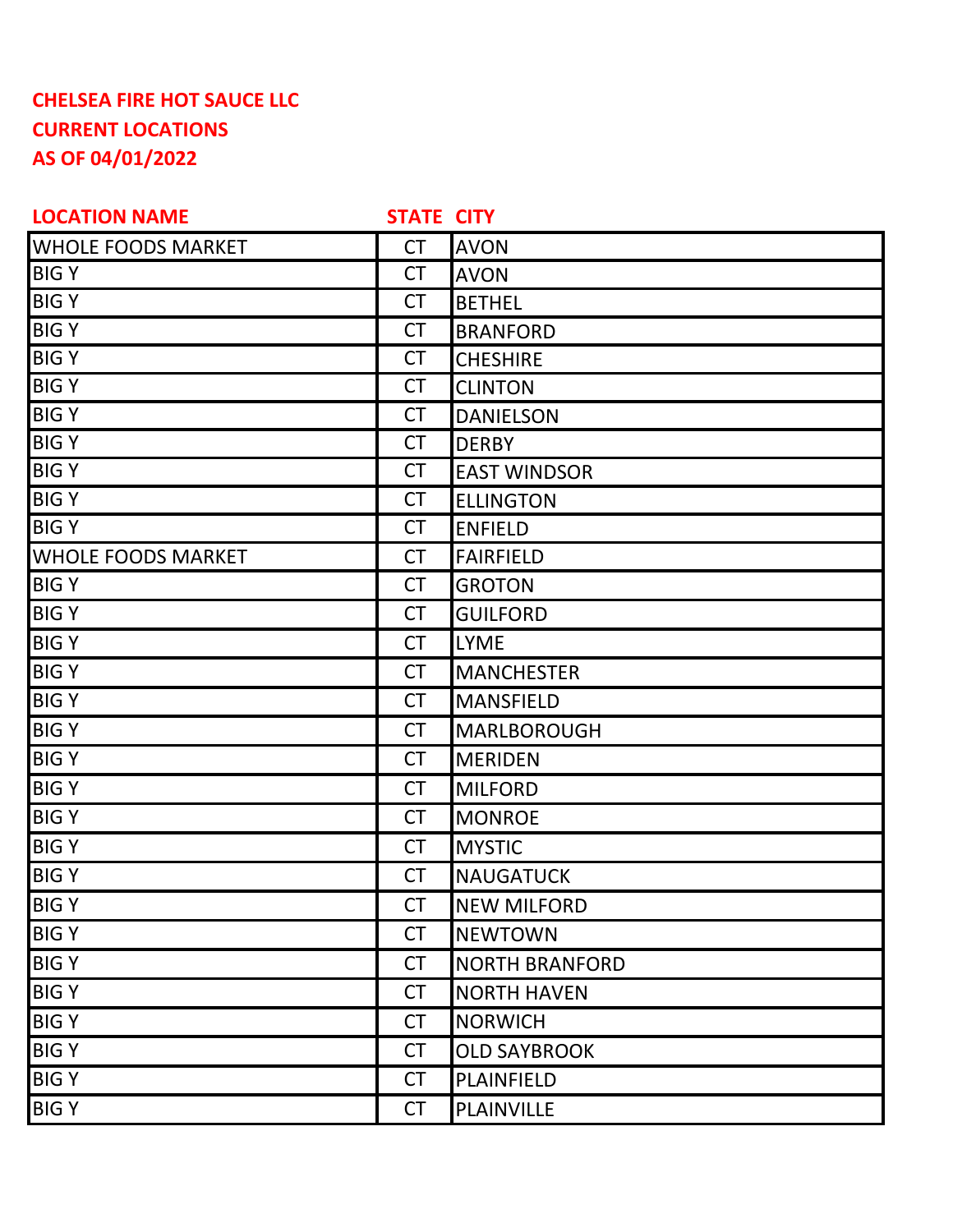| <b>BIGY</b>               | <b>CT</b> | <b>ROCKY HILL</b>         |
|---------------------------|-----------|---------------------------|
| <b>BIGY</b>               | <b>CT</b> | <b>SHELTON</b>            |
| <b>BIGY</b>               | <b>CT</b> | <b>SIMSBURY</b>           |
| <b>BIGY</b>               | <b>CT</b> | <b>STAFFORD SPRINGS</b>   |
| <b>BIGY</b>               | <b>CT</b> | <b>STRATFORD</b>          |
| <b>BIGY</b>               | <b>CT</b> | <b>TOLLAND</b>            |
| <b>BIGY</b>               | <b>CT</b> | <b>TORRINGTON</b>         |
| <b>BIGY</b>               | <b>CT</b> | <b>WEST HARTFORD</b>      |
| <b>WHOLE FOODS MARKET</b> | <b>FL</b> | <b>ALTAMONTE SPRINGS</b>  |
| <b>WHOLE FOODS MARKET</b> | <b>FL</b> | <b>AVENTURA</b>           |
| <b>WHOLE FOODS MARKET</b> | <b>FL</b> | <b>BOCA RATON</b>         |
| <b>WHOLE FOODS MARKET</b> | FL.       | <b>CLEARWATER</b>         |
| <b>WHOLE FOODS MARKET</b> | FL.       | <b>CORAL GABLES</b>       |
| <b>WHOLE FOODS MARKET</b> | FL.       | <b>CORAL SPRINGS</b>      |
| <b>WHOLE FOODS MARKET</b> | <b>FL</b> | <b>DADELAND</b>           |
| <b>WHOLE FOODS MARKET</b> | FL.       | <b>DAVIE</b>              |
| <b>WHOLE FOODS MARKET</b> | <b>FL</b> | <b>DELRAY BEACH</b>       |
| <b>WHOLE FOODS MARKET</b> | <b>FL</b> | <b>DESTIN</b>             |
| <b>WHOLE FOODS MARKET</b> | <b>FL</b> | FT LAUDERDALE             |
| <b>WHOLE FOODS MARKET</b> | <b>FL</b> | FT MYERS                  |
| <b>WHOLE FOODS MARKET</b> | FL.       | <b>GAINESVILLE</b>        |
| <b>WHOLE FOODS MARKET</b> | FL.       | <b>JACKSONVILLE</b>       |
| <b>WHOLE FOODS MARKET</b> | <b>FL</b> | <b>JACKSONVILLE BEACH</b> |
| <b>WHOLE FOODS MARKET</b> | <b>FL</b> | <b>MIAMI</b>              |
| WHOLE FOODS MARKET        | FL.       | <b>MIAMI BEACH</b>        |
| <b>WHOLE FOODS MARKET</b> | FL.       | <b>NAPLES</b>             |
| <b>WHOLE FOODS MARKET</b> | <b>FL</b> | <b>NORTH MIAMI</b>        |
| <b>WHOLE FOODS MARKET</b> | FL        | <b>ORLANDO</b>            |
| <b>WHOLE FOODS MARKET</b> | FL.       | <b>PALM BEACH GARDENS</b> |
| <b>WHOLE FOODS MARKET</b> | FL        | <b>PEMBROKE PINES</b>     |
| <b>WHOLE FOODS MARKET</b> | FL.       | POMPANO BEACH             |
| <b>WHOLE FOODS MARKET</b> | <b>FL</b> | <b>PUNTA GORDA</b>        |
| <b>WHOLE FOODS MARKET</b> | FL.       | <b>SARASOTA</b>           |
| <b>WHOLE FOODS MARKET</b> | FL.       | <b>TALLAHASSEE</b>        |
| <b>WHOLE FOODS MARKET</b> | <b>FL</b> | <b>TAMPA</b>              |
| <b>WHOLE FOODS MARKET</b> | FL.       | <b>WELLINGTON</b>         |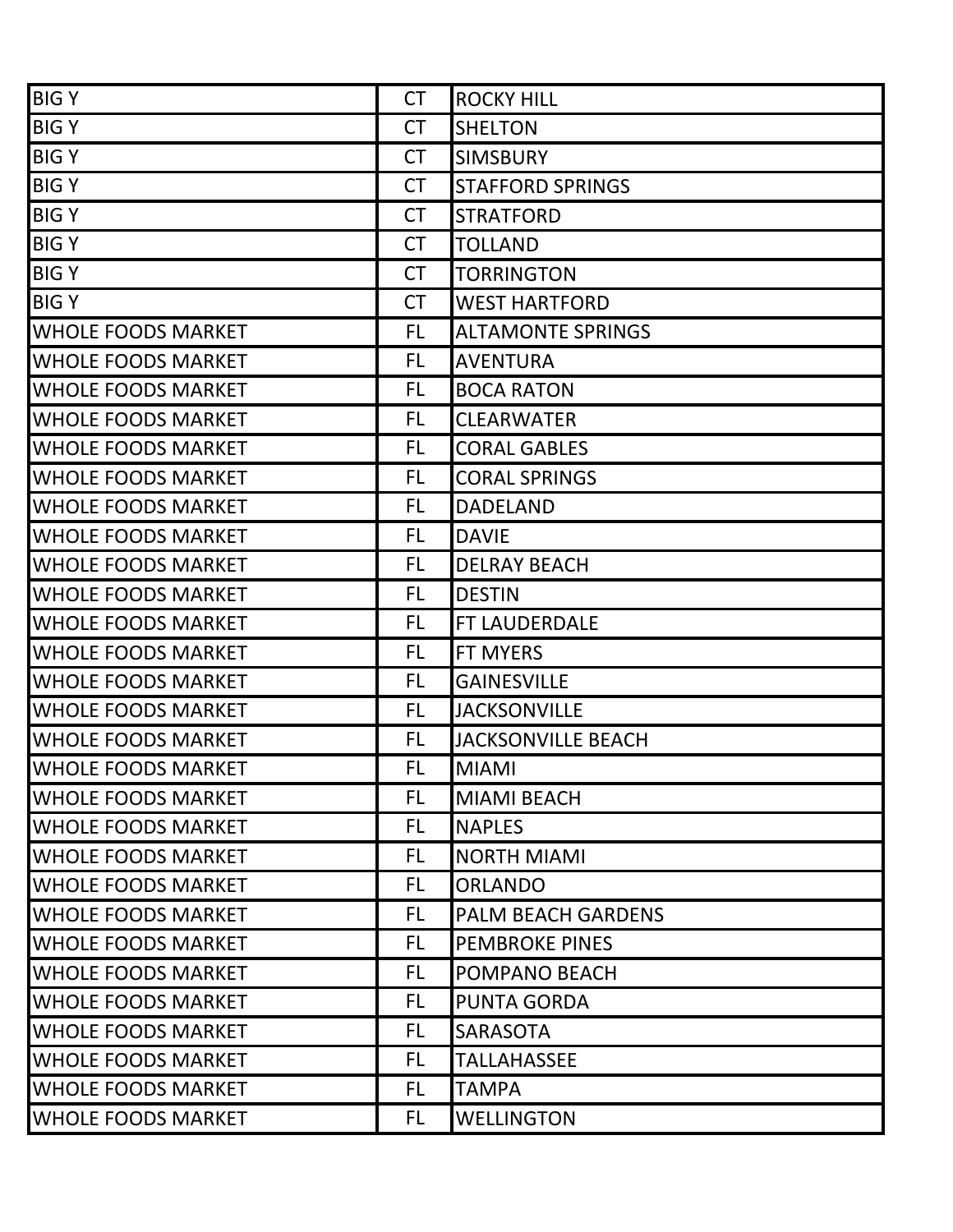| <b>WHOLE FOODS MARKET</b>     | FL.       | <b>WEST PALM BEACH</b>           |
|-------------------------------|-----------|----------------------------------|
| <b>WHOLE FOODS MARKET</b>     | FL.       | <b>WINTER PARK</b>               |
| <b>STOP &amp; SHOP</b>        | <b>MA</b> | <b>ABINGTON</b>                  |
| <b>STOP &amp; SHOP</b>        | <b>MA</b> | <b>ALLSTON</b>                   |
| <b>STOP &amp; SHOP</b>        | <b>MA</b> | <b>AMESBURY</b>                  |
| <b>BIGY</b>                   | MA.       | <b>AMHERST</b>                   |
| <b>WHOLE FOODS MARKET</b>     | <b>MA</b> | <b>ANDOVER</b>                   |
| <b>WHOLE FOODS MARKET</b>     | <b>MA</b> | <b>ARLINGTON</b>                 |
| <b>MARKET BASKET</b>          | <b>MA</b> | <b>ASHLAND</b>                   |
| <b>MARKET BASKET</b>          | <b>MA</b> | <b>ATHOL</b>                     |
| <b>STOP &amp; SHOP</b>        | <b>MA</b> | ATTLEBORO-PLEASANT ST            |
| <b>STOP &amp; SHOP</b>        | <b>MA</b> | <b>ATTLEBORO-WASHINGTON ST</b>   |
| <b>WHOLE FOODS MARKET</b>     | <b>MA</b> | <b>BEDFORD</b>                   |
| <b>STOP &amp; SHOP</b>        | <b>MA</b> | <b>BEDFORD</b>                   |
| <b>STOP &amp; SHOP</b>        | <b>MA</b> | <b>BELCHERTOWN</b>               |
| <b>WHOLE FOODS MARKET</b>     | <b>MA</b> | <b>BELLINGHAM</b>                |
| <b>STOP &amp; SHOP</b>        | <b>MA</b> | <b>BELLINGHAM</b>                |
| <b>MARKET BASKET</b>          | <b>MA</b> | <b>BELLINGHAM</b>                |
| <b>STOP &amp; SHOP</b>        | <b>MA</b> | <b>BEVERLY-ELLIOTT ST</b>        |
| <b>STOP &amp; SHOP</b>        | <b>MA</b> | <b>BEVERLY-ENON ST</b>           |
| <b>MARKET BASKET</b>          | <b>MA</b> | <b>BILLERICA-496 BOSTON ROAD</b> |
| <b>MARKET BASKET</b>          | <b>MA</b> | <b>BILLERICA-700 BOSTON ROAD</b> |
| <b>WHOLE FOODS MARKET</b>     | <b>MA</b> | <b>BOSTON</b>                    |
| <b>WHOLE FOODS MARKET</b>     | MA        | <b>BOSTON</b>                    |
| <b>MARKET BASKET</b>          | <b>MA</b> | <b>BOURNE</b>                    |
| <b>STOP &amp; SHOP</b>        | <b>MA</b> | <b>BRAINTREE</b>                 |
| <b>COOK SHOP</b>              | <b>MA</b> | <b>BREWSTER</b>                  |
| <b>MARKET BASKET</b>          | <b>MA</b> | <b>BROCKTON</b>                  |
| <b>OLDE TOWNE LIQUORS</b>     | <b>MA</b> | <b>BURLINGTON</b>                |
| <b>MARKET BASKET</b>          | <b>MA</b> | <b>BURLINGTON</b>                |
| CHRISTINA'S HOMEMADE ICECREAM | <b>MA</b> | <b>CAMBRIDGE</b>                 |
| <b>PEMBERTON FARM STORE</b>   | <b>MA</b> | <b>CAMBRIDGE</b>                 |
| <b>WHOLE FOODS MARKET</b>     | <b>MA</b> | <b>CAMBRIDGE</b>                 |
| <b>WHOLE FOODS MARKET</b>     | <b>MA</b> | <b>CAMBRIDGE</b>                 |
| <b>WHOLE FOODS MARKET</b>     | <b>MA</b> | CHARLESTOWN                      |
| <b>STOP &amp; SHOP</b>        | MA.       | <b>CHELMSFORD</b>                |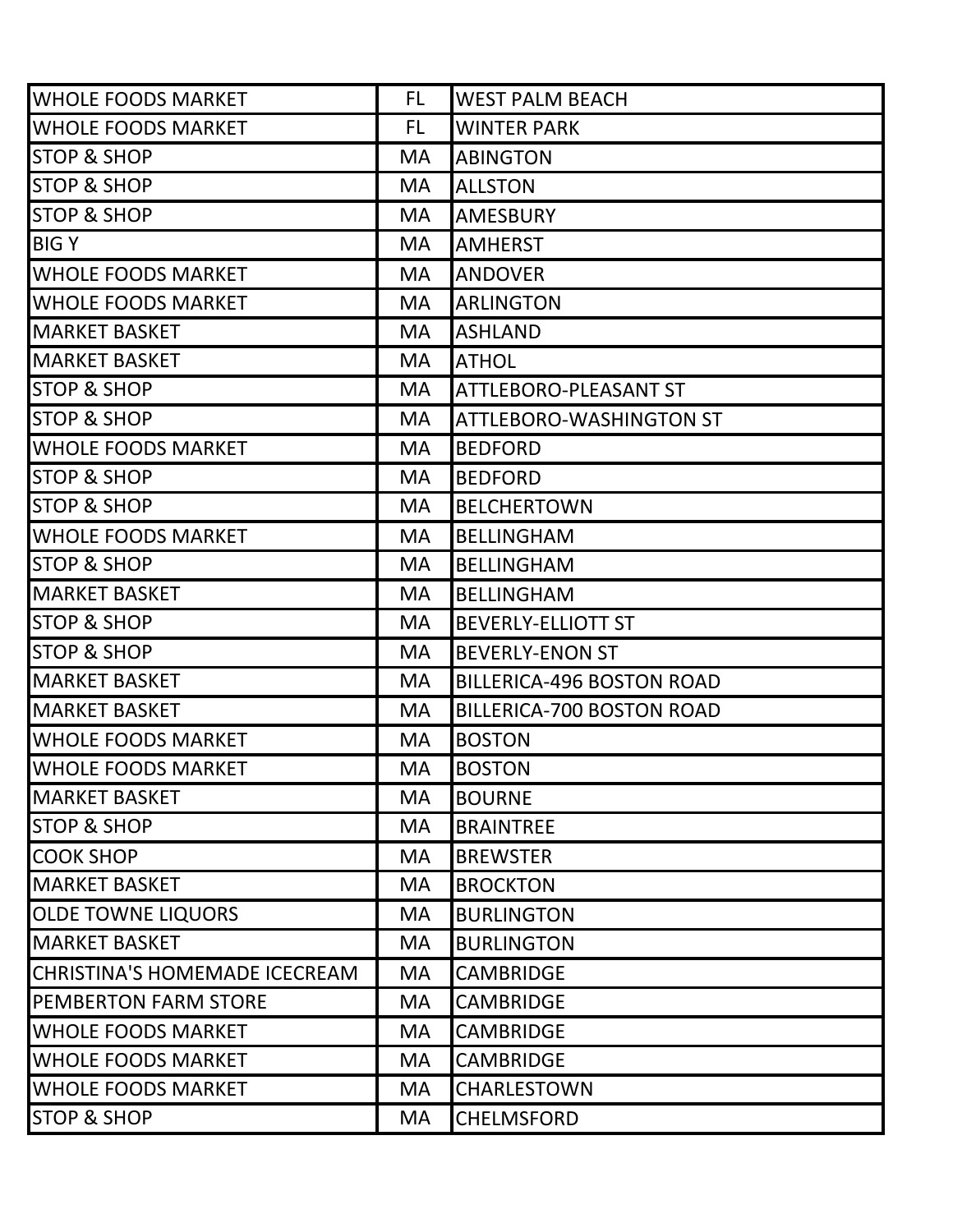| <b>MARKET BASKET</b>         | <b>MA</b> | <b>CHELMSFORD</b>                 |
|------------------------------|-----------|-----------------------------------|
| <b>CHELSEA STATION</b>       | MA        | <b>CHELSEA</b>                    |
| <b>COMPARE MARKET</b>        | MA        | <b>CHELSEA</b>                    |
| DOUBLETREE BY HILTON HOTELS  | MA        | <b>CHELSEA</b>                    |
| <b>MARKET BASKET</b>         | <b>MA</b> | <b>CHELSEA</b>                    |
| <b>STOP &amp; SHOP</b>       | <b>MA</b> | <b>CHICOPEE</b>                   |
| <b>BIGY</b>                  | <b>MA</b> | <b>CHICOPEE</b>                   |
| <b>STOP &amp; SHOP</b>       | <b>MA</b> | <b>COHASSET</b>                   |
| <b>BEER &amp; WINE HOBBY</b> | <b>MA</b> | <b>DANVERS</b>                    |
| <b>STOP &amp; SHOP</b>       | <b>MA</b> | <b>DANVERS</b>                    |
| <b>MARKET BASKET</b>         | <b>MA</b> | <b>DANVERS</b>                    |
| <b>WHOLE FOODS MARKET</b>    | <b>MA</b> | <b>DEDHAM</b>                     |
| <b>STOP &amp; SHOP</b>       | <b>MA</b> | <b>DEDHAM</b>                     |
| <b>STOP &amp; SHOP</b>       | <b>MA</b> | <b>DORCHESTER</b>                 |
| <b>BIGY</b>                  | <b>MA</b> | <b>EAST LONGMEADOW</b>            |
| <b>BIGY</b>                  | <b>MA</b> | <b>EASTON</b>                     |
| <b>WOODMAN'S OF ESSEX</b>    | <b>MA</b> | <b>ESSEX</b>                      |
| <b>MARKET BASKET</b>         | <b>MA</b> | <b>FALL RIVER</b>                 |
| <b>STOP &amp; SHOP</b>       | <b>MA</b> | FALL RIVER-MARIANNO BISHOP BLVD   |
| <b>STOP &amp; SHOP</b>       | <b>MA</b> | <b>FALL RIVER-RODMAN ST</b>       |
| <b>LEROUX KITCHEN</b>        | <b>MA</b> | <b>FALMOUTH</b>                   |
| <b>STOP &amp; SHOP</b>       | <b>MA</b> | <b>FEEDING HILLS</b>              |
| <b>MARKET BASKET</b>         | <b>MA</b> | FITCHBURG-399 JOHN FITCH HIGHWAY  |
| <b>MARKET BASKET</b>         | MA        | <b>FITCHBURH-130 WATER STREET</b> |
| <b>STOP &amp; SHOP</b>       | MA        | <b>FOXBORO</b>                    |
| <b>STOP &amp; SHOP</b>       | <b>MA</b> | <b>FRAMINGHAM-OLD CONN PATH</b>   |
| <b>STOP &amp; SHOP</b>       | <b>MA</b> | <b>FRAMINGHAM-TEMPLE ST</b>       |
| <b>STOP &amp; SHOP</b>       | <b>MA</b> | <b>FRANKLIN</b>                   |
| <b>BIGY</b>                  | <b>MA</b> | <b>FRANKLIN</b>                   |
| <b>STOP &amp; SHOP</b>       | <b>MA</b> | <b>GLOUCESTER</b>                 |
| <b>MARKET BASKET</b>         | <b>MA</b> | <b>GLOUCESTER</b>                 |
| <b>STOP &amp; SHOP</b>       | <b>MA</b> | <b>GRAFTON</b>                    |
| <b>BIGY</b>                  | <b>MA</b> | <b>GREAT BARRINGTON</b>           |
| <b>STOP &amp; SHOP</b>       | <b>MA</b> | <b>GREENFIELD</b>                 |
| <b>BIGY</b>                  | MA        | <b>GREENFIELD</b>                 |
| <b>WHOLE FOODS MARKET</b>    | <b>MA</b> | <b>HADLEY</b>                     |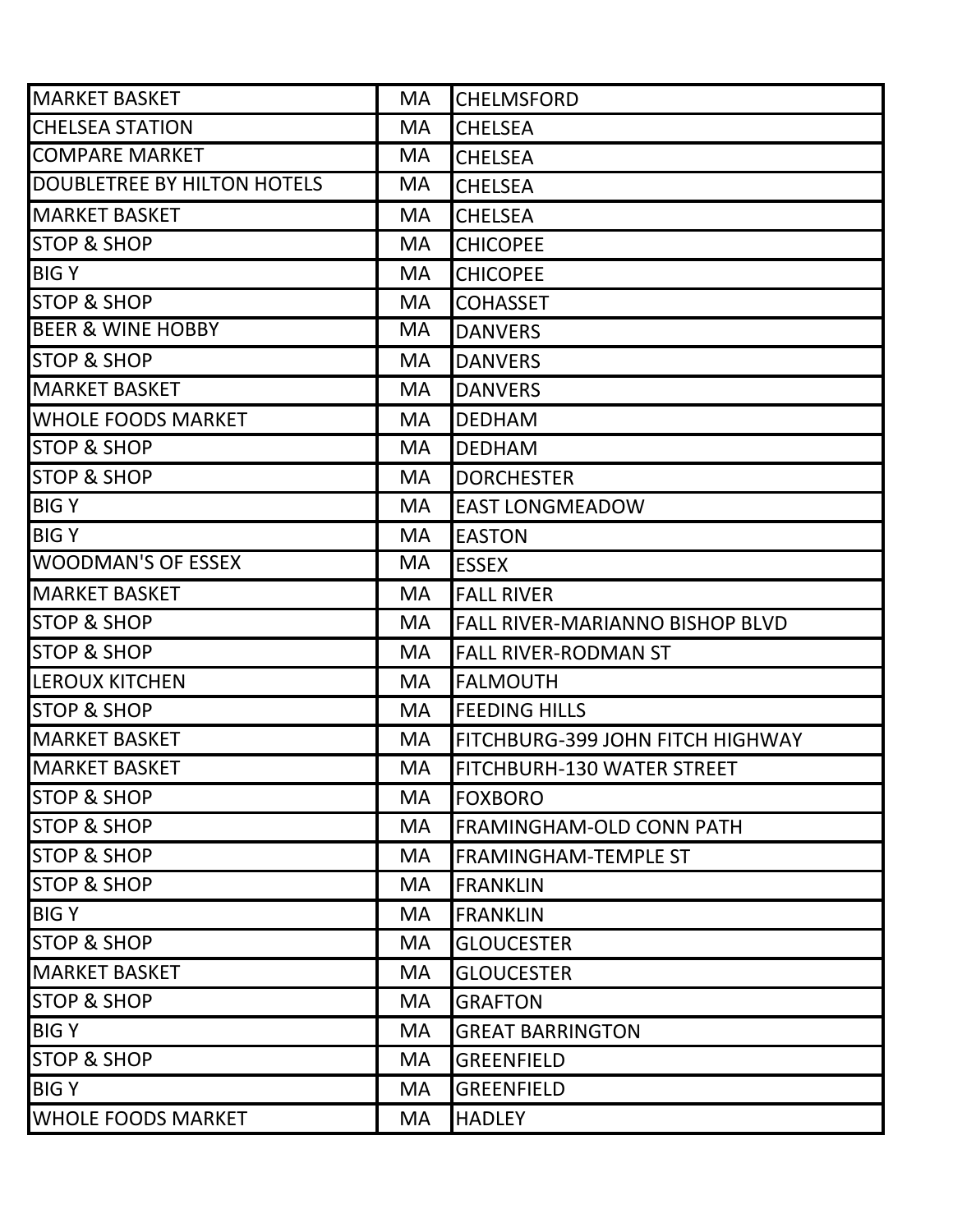| <b>STOP &amp; SHOP</b>      | <b>MA</b> | <b>HADLEY</b>                    |
|-----------------------------|-----------|----------------------------------|
| <b>GOOD HEALTH NAT FOOD</b> | MA        | <b>HANOVER</b>                   |
| <b>MARKET BASKET</b>        | <b>MA</b> | HAVERHILL-2 WATER STREET         |
| <b>MARKET BASKET</b>        | <b>MA</b> | HAVERHILL-285 LINCOLN AVE.       |
| <b>MARKET BASKET</b>        | <b>MA</b> | HAVERHILL-400 LOWELL AVE. UNIT 6 |
| <b>WHOLE FOODS MARKET</b>   | MA        | <b>HINGHAM</b>                   |
| <b>STOP &amp; SHOP</b>      | <b>MA</b> | <b>HINGHAM</b>                   |
| <b>BIGY</b>                 | <b>MA</b> | <b>HOLDEN</b>                    |
| <b>STOP &amp; SHOP</b>      | <b>MA</b> | <b>HOLYOKE-LINCOLN ST</b>        |
| <b>STOP &amp; SHOP</b>      | <b>MA</b> | <b>HOLYOKE-NORTHAMPTON ST</b>    |
| <b>STOP &amp; SHOP</b>      | <b>MA</b> | <b>HUDSON</b>                    |
| <b>MARKET BASKET</b>        | <b>MA</b> | <b>HUDSON</b>                    |
| <b>STOP &amp; SHOP</b>      | <b>MA</b> | <b>KINGSTON</b>                  |
| <b>BIGY</b>                 | <b>MA</b> | <b>KINGSTON</b>                  |
| <b>MARKET BASKET</b>        | <b>MA</b> | <b>LAWRENCE</b>                  |
| <b>BIGY</b>                 | <b>MA</b> | LEE                              |
| <b>MARKET BASKET</b>        | <b>MA</b> | <b>LEOMINSTER</b>                |
| <b>STOP &amp; SHOP</b>      | <b>MA</b> | <b>LEXINGTON</b>                 |
| <b>MARKET BASKET</b>        | MA        | <b>LITTLETON</b>                 |
| <b>STOP &amp; SHOP</b>      | <b>MA</b> | <b>LONGMEADOW</b>                |
| <b>BIGY</b>                 | <b>MA</b> | LONGMEADOW                       |
| <b>ALPINE BUTCHER</b>       | <b>MA</b> | <b>LOWELL</b>                    |
| <b>MARKET BASKET</b>        | <b>MA</b> | LOWELL-11 WOOD STREET            |
| <b>MARKET BASKET</b>        | MA        | LOWELL-1201 BRIDGE STREET        |
| <b>MARKET BASKET</b>        | <b>MA</b> | LOWELL-331 FLETCHER STREET       |
| <b>MARKET BASKET</b>        | MA        | LOWELL-90 OLD FERRY ROAD         |
| <b>BIGY</b>                 | <b>MA</b> | LUDLOW                           |
| <b>COMPARE MARKET</b>       | MA        | <b>LYNN</b>                      |
| <b>MARKET BASKET</b>        | <b>MA</b> | <b>LYNN</b>                      |
| <b>WHOLE FOODS MARKET</b>   | MA        | LYNNFIELD                        |
| <b>DOM'S SAUSAGE</b>        | <b>MA</b> | <b>MALDEN</b>                    |
| <b>STOP &amp; SHOP</b>      | <b>MA</b> | <b>MANSFIELD</b>                 |
| <b>STOP &amp; SHOP</b>      | <b>MA</b> | <b>MARSTONS MILLS</b>            |
| <b>MARKET BASKET</b>        | MA        | <b>MAYNARD</b>                   |
| <b>WHOLE FOODS MARKET</b>   | <b>MA</b> | <b>MEDFORD</b>                   |
| LA Q CHARA                  | MA        | <b>MELROSE</b>                   |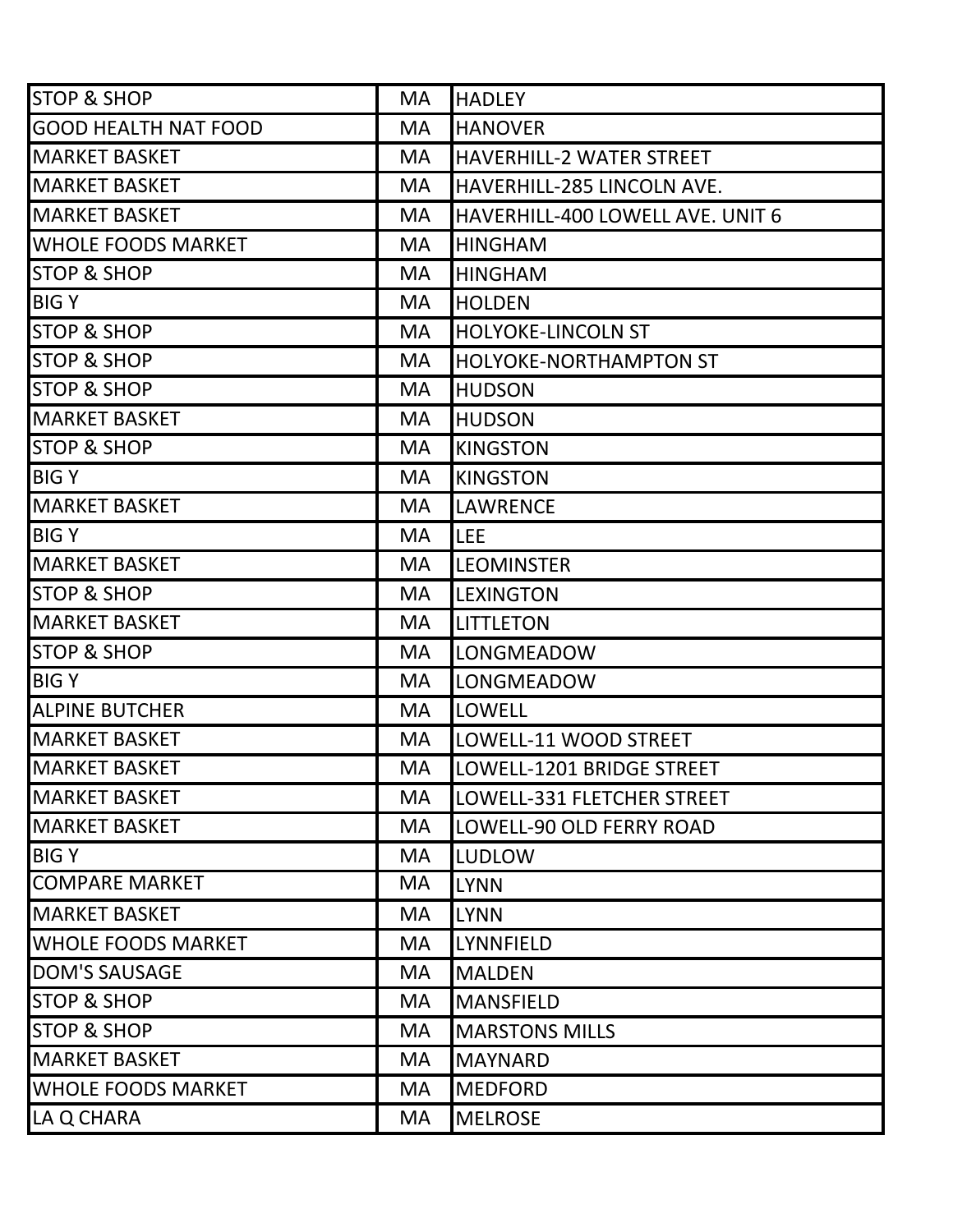| <b>WHOLE FOODS MARKET</b>    | <b>MA</b> | <b>MELROSE</b>                      |
|------------------------------|-----------|-------------------------------------|
| <b>MARKET BASKET</b>         | <b>MA</b> | <b>METHUEN-186 HAVERHILL STREET</b> |
| <b>MARKET BASKET</b>         | <b>MA</b> | METHUEN-70 PLEASANT VALLEY STREET   |
| <b>MARKET BASKET</b>         | <b>MA</b> | <b>MIDDLETON</b>                    |
| <b>STOP &amp; SHOP</b>       | <b>MA</b> | <b>MILFORD</b>                      |
| <b>BIGY</b>                  | MA.       | <b>MILFORD</b>                      |
| <b>STOP &amp; SHOP</b>       | <b>MA</b> | <b>NEW BEDFORD</b>                  |
| <b>MARKET BASKET</b>         | <b>MA</b> | <b>NEW BEDFORD</b>                  |
| <b>ANGIE'S DINER</b>         | MA.       | <b>NEWBURYPORT</b>                  |
| <b>MARKET BASKET</b>         | <b>MA</b> | <b>NEWBURYPORT</b>                  |
| <b>RICHDALE STORE</b>        | MA.       | <b>NEWBURYPORT</b>                  |
| <b>STOP &amp; SHOP</b>       | <b>MA</b> | <b>NORTH ADAMS</b>                  |
| <b>BIGY</b>                  | <b>MA</b> | <b>NORTH ADAMS</b>                  |
| <b>STOP &amp; SHOP</b>       | <b>MA</b> | <b>NORTH ANDOVER</b>                |
| <b>MARKET BASKET</b>         | <b>MA</b> | <b>NORTH ANDOVER</b>                |
| <b>STOP &amp; SHOP</b>       | <b>MA</b> | <b>NORTH ATTLEBORO</b>              |
| <b>MARKET BASKET</b>         | <b>MA</b> | <b>NORTH BILLERICA</b>              |
| <b>STOP &amp; SHOP</b>       | <b>MA</b> | <b>NORTH READING</b>                |
| <b>STOP &amp; SHOP</b>       | <b>MA</b> | <b>NORTHAMPTON</b>                  |
| <b>BIGY</b>                  | MA        | <b>NORTHAMPTON</b>                  |
| <b>BIGY</b>                  | <b>MA</b> | <b>NORWELL</b>                      |
| <b>STOP &amp; SHOP</b>       | <b>MA</b> | <b>NORWOOD</b>                      |
| <b>STOP &amp; SHOP</b>       | <b>MA</b> | <b>ORLEANS</b>                      |
| <b>MARKET BASKET</b>         | <b>MA</b> | <b>OXFORD</b>                       |
| <b>BIGY</b>                  | MA        | <b>PALMER</b>                       |
| <b>STOP &amp; SHOP</b>       | <b>MA</b> | PEMBROKE- NORTH RIVER PLAZA         |
| <b>STOP &amp; SHOP</b>       | <b>MA</b> | PEMBROKE-MATTAKEESETT ST            |
| <b>BIGY</b>                  | <b>MA</b> | <b>PITTSFIELD</b>                   |
| <b>STOP &amp; SHOP</b>       | <b>MA</b> | PITTSFIELD-DAN FOX DR               |
| <b>STOP &amp; SHOP</b>       | MA        | PITTSFIELD-MERRILL RD               |
| <b>STOP &amp; SHOP</b>       | <b>MA</b> | PLAINVILLE                          |
| <b>MARKET BASKET</b>         | MA.       | <b>PLYMOUTH</b>                     |
| <b>STOP &amp; SHOP</b>       | MA.       | <b>QUINCY-NEWPORT AVE</b>           |
| <b>STOP &amp; SHOP</b>       | <b>MA</b> | <b>QUINCY-SOUTHERN ARTERY</b>       |
| <b>MARKET BASKET</b>         | <b>MA</b> | <b>RAYNHAM</b>                      |
| <b>NATURAL FOOD EXCHANGE</b> | <b>MA</b> | <b>READING</b>                      |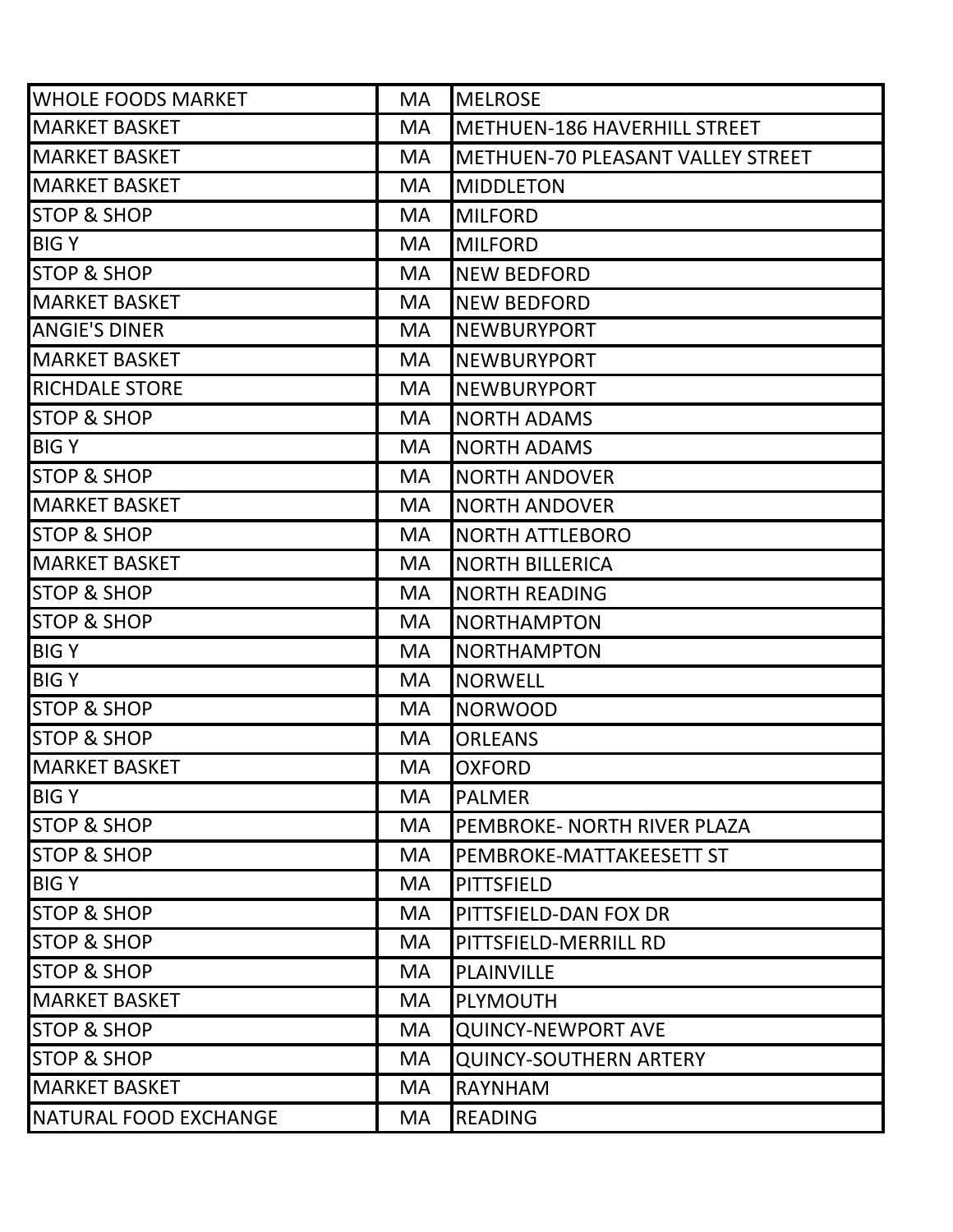| <b>STOP &amp; SHOP</b>      | MA        | <b>READING</b>                    |
|-----------------------------|-----------|-----------------------------------|
| <b>MARKET BASKET</b>        | <b>MA</b> | <b>READING</b>                    |
| <b>NEW DEAL FRUIT CO</b>    | <b>MA</b> | <b>REVERE</b>                     |
| <b>STOP &amp; SHOP</b>      | <b>MA</b> | <b>REVERE</b>                     |
| <b>MARKET BASKET</b>        | <b>MA</b> | <b>REVERE</b>                     |
| <b>STOP &amp; SHOP</b>      | MA        | <b>ROSLINDALE</b>                 |
| <b>MARKET BASKET</b>        | <b>MA</b> | <b>ROWLEY</b>                     |
| <b>MARKET BASKET</b>        | <b>MA</b> | <b>SALEM</b>                      |
| <b>STOP &amp; SHOP</b>      | MA        | <b>SANDWICH</b>                   |
| <b>STOP &amp; SHOP</b>      | <b>MA</b> | <b>SEEKONK-HIGHLAND AVE</b>       |
| <b>STOP &amp; SHOP</b>      | <b>MA</b> | <b>SEEKONK-NEWMAN AVE</b>         |
| <b>STOP &amp; SHOP</b>      | <b>MA</b> | <b>SHREWSBURY</b>                 |
| <b>STOP &amp; SHOP</b>      | <b>MA</b> | <b>SOMERSET</b>                   |
| <b>WHOLE FOODS MARKET</b>   | <b>MA</b> | <b>SOMERVILLE</b>                 |
| <b>STOP &amp; SHOP</b>      | <b>MA</b> | <b>SOMERVILLE</b>                 |
| <b>MARKET BASKET</b>        | <b>MA</b> | <b>SOMERVILLE</b>                 |
| <b>MARKET BASKET</b>        | <b>MA</b> | <b>SOUTH ATTLEBORO</b>            |
| <b>RING BROS OF HARWICH</b> | <b>MA</b> | <b>SOUTH DENNIS</b>               |
| <b>BIGY</b>                 | MA        | <b>SOUTH HADLEY</b>               |
| <b>STOP &amp; SHOP</b>      | MA        | <b>SOUTH YARMOUTH</b>             |
| <b>BIGY</b>                 | <b>MA</b> | SOUTHAMPTON                       |
| <b>BIGY</b>                 | MA        | <b>SOUTHBRIDGE</b>                |
| <b>BIGY</b>                 | <b>MA</b> | <b>SOUTHWICK</b>                  |
| <b>BIGY</b>                 | MA        | <b>SPENCER</b>                    |
| <b>STOP &amp; SHOP</b>      | <b>MA</b> | SPRINGFIELD-BOSTON RD             |
| <b>STOP &amp; SHOP</b>      | MA        | SPRINGFIELD-COOLEY ST             |
| <b>BIGY</b>                 | <b>MA</b> | SPRINGFIELD-COOLEY ST             |
| <b>BIGY</b>                 | <b>MA</b> | SPRINGFIELD-FRESH ACRES           |
| <b>STOP &amp; SHOP</b>      | <b>MA</b> | SPRINGFIELD-LIBERTY ST            |
| <b>BIGY</b>                 | <b>MA</b> | SPRINGFIELD-ST JAMES AVE          |
| <b>STOP &amp; SHOP</b>      | <b>MA</b> | <b>STOUGHTON</b>                  |
| <b>STOP &amp; SHOP</b>      | <b>MA</b> | <b>STURBRIDGE</b>                 |
| <b>STOP &amp; SHOP</b>      | <b>MA</b> | <b>SWAMPSCOTT</b>                 |
| <b>VIC'S WAFFLE HOUSE</b>   | MA        | <b>TEWKSBURY</b>                  |
| <b>MARKET BASKET</b>        | MA        | <b>TEWKSBURY-10 MAIN STREET</b>   |
| <b>MARKET BASKET</b>        | <b>MA</b> | <b>TEWKSBURY-1900 MAIN STREET</b> |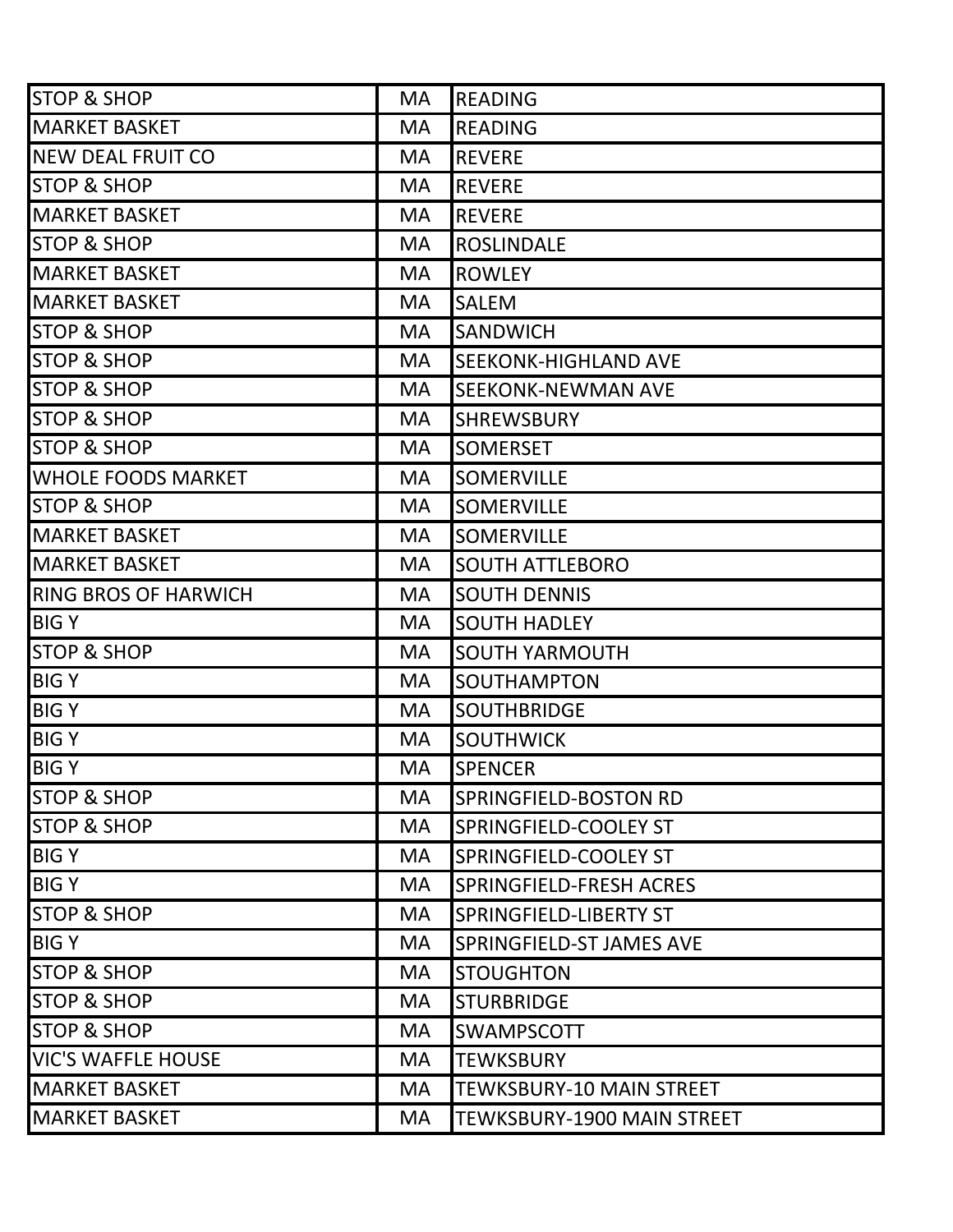| <b>STOP &amp; SHOP</b>              | MA        | <b>WALPOLE</b>                        |
|-------------------------------------|-----------|---------------------------------------|
| <b>BIGY</b>                         | MA        | <b>WALPOLE</b>                        |
| <b>MARKET BASKET</b>                | <b>MA</b> | <b>WALTHAM-110 MARKET PLACE DRIVE</b> |
| <b>MARKET BASKET</b>                | <b>MA</b> | <b>WALTHAM-120 MARKET PLACE DRIVE</b> |
| <b>BIGY</b>                         | <b>MA</b> | <b>WARE</b>                           |
| <b>STOP &amp; SHOP</b>              | <b>MA</b> | <b>WATERTOWN-PLEASANT ST</b>          |
| <b>STOP &amp; SHOP</b>              | <b>MA</b> | <b>WATERTOWN-WATERTOWN ST</b>         |
| <b>STOP &amp; SHOP</b>              | <b>MA</b> | <b>WAYLAND</b>                        |
| <b>WHOLE FOODS MARKET</b>           | <b>MA</b> | <b>WELLESLEY</b>                      |
| <b>MARKET BASKET</b>                | <b>MA</b> | <b>WEST BRIDGEWATER</b>               |
| <b>BIGY</b>                         | <b>MA</b> | <b>WEST PEABODY</b>                   |
| <b>STOP &amp; SHOP</b>              | <b>MA</b> | <b>WEST SPRINGFIELD</b>               |
| <b>BIGY</b>                         | <b>MA</b> | <b>WEST SPRINGFIELD</b>               |
| <b>JULIO'S LIQUORS</b>              | MA.       | <b>WESTBORO</b>                       |
| <b>STOP &amp; SHOP</b>              | <b>MA</b> | <b>WESTBORO</b>                       |
| <b>STOP &amp; SHOP</b>              | <b>MA</b> | <b>WESTFIELD</b>                      |
| <b>BIGY</b>                         | <b>MA</b> | <b>WESTFIELD-EAST MAIN STREET</b>     |
| <b>BIGY</b>                         | <b>MA</b> | <b>WESTFIELD-EAST SILVER STREET</b>   |
| <b>MARKET BASKET</b>                | <b>MA</b> | <b>WESTFORD</b>                       |
| <b>WHOLE FOODS MARKET</b>           | <b>MA</b> | <b>WEYMOUTH</b>                       |
| <b>STOP &amp; SHOP</b>              | <b>MA</b> | <b>WHITMAN</b>                        |
| <b>BIGY</b>                         | <b>MA</b> | <b>WILBRAHAM</b>                      |
| <b>MARKET BASKET</b>                | <b>MA</b> | <b>WILMINGTON</b>                     |
| <b>NICK'S PLACE</b>                 | MA        | <b>WINTHROP</b>                       |
| <b>WHOLE FOODS MARKET</b>           | MA        | <b>WOBURN</b>                         |
| <b>STOP &amp; SHOP</b>              | MA        | <b>WOBURN</b>                         |
| <b>MARKET BASKET</b>                | MA        | <b>WOBURN</b>                         |
| <b>BIGY</b>                         | <b>MA</b> | <b>WORCESTER</b>                      |
| <b>STOP &amp; SHOP</b>              | <b>MA</b> | <b>WORCESTER- W BOYLSTON ST</b>       |
| <b>STOP &amp; SHOP</b>              | MA        | <b>WORCESTER-GRAFTON ST</b>           |
| <b>STOP &amp; SHOP</b>              | <b>MA</b> | <b>WORCESTER-LINCOLN ST</b>           |
| <b>MARKET BASKET</b>                | <b>ME</b> | <b>BIDDEFORD</b>                      |
| <b>BOB'S FARM HOME &amp; GARDEN</b> | ME        | <b>DOVER FOXCROFT</b>                 |
| JOHN EDWARDS NATURAL FOODS          | <b>ME</b> | <b>ELLSWORTH</b>                      |
| <b>SPICE &amp; GRAIN, LLC</b>       | <b>ME</b> | <b>FRYEBURG</b>                       |
| <b>LEROUX KITCHEN</b>               | <b>ME</b> | <b>PORTLAND</b>                       |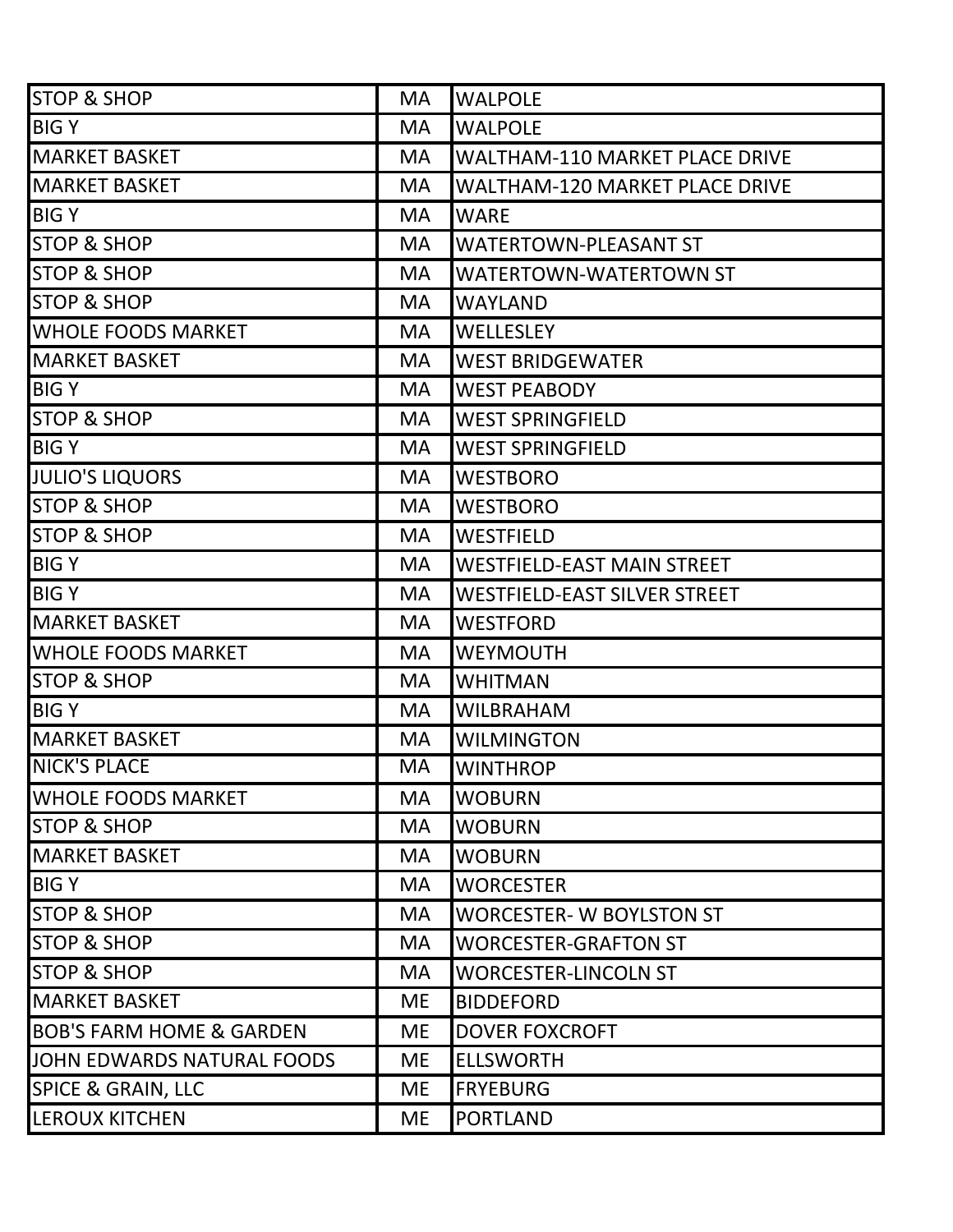| <b>MARKET BASKET</b>           | <b>ME</b> | <b>WESTBROOK</b>                        |
|--------------------------------|-----------|-----------------------------------------|
| <b>ACWORTH COMMUNITY CO-OP</b> | <b>NH</b> | <b>ACWORTH</b>                          |
| <b>MARKET BASKET</b>           | <b>NH</b> | <b>BEDFORD</b>                          |
| <b>MARKET BASKET</b>           | <b>NH</b> | <b>CLAREMONT</b>                        |
| <b>MARKET BASKET</b>           | <b>NH</b> | <b>CONCORD-108 FORT EDDY ROAD</b>       |
| <b>MARKET BASKET</b>           | <b>NH</b> | <b>CONCORD-80 STORRS STREET SUITE 2</b> |
| <b>MARKET BASKET</b>           | <b>NH</b> | <b>EPPING</b>                           |
| <b>COOP FOOD STORE</b>         | <b>NH</b> | <b>HANOVER</b>                          |
| <b>MARKET BASKET</b>           | <b>NH</b> | <b>HOOKSETT</b>                         |
| <b>MARKET BASKET</b>           | <b>NH</b> | <b>HUDSON</b>                           |
| <b>MARKET BASKET</b>           | <b>NH</b> | <b>LEE</b>                              |
| <b>MARKET BASKET</b>           | <b>NH</b> | <b>LONDONDERRY</b>                      |
| <b>MARKET BASKET</b>           | <b>NH</b> | <b>MANCHESTER</b>                       |
| <b>MARKET BASKET</b>           | <b>NH</b> | <b>MILFORD</b>                          |
| <b>BEER STORE LLC</b>          | <b>NH</b> | <b>NASHUA</b>                           |
| <b>MARKET BASKET</b>           | <b>NH</b> | NASHUA-261 DANIEL WEBSTER HIGHWAY       |
| <b>MARKET BASKET</b>           | <b>NH</b> | NASHUA-34 NORTH WEST BOULEVARD          |
| <b>MARKET BASKET</b>           | <b>NH</b> | NASHUA-375 AMHERST STREET               |
| <b>HARLOWS DELI &amp; CAFÉ</b> | <b>NH</b> | <b>PETERBOROUGH</b>                     |
| <b>MARKET BASKET</b>           | <b>NH</b> | <b>PLAISTOW</b>                         |
| <b>MARKET BASKET</b>           | <b>NH</b> | <b>PLYMOUTH</b>                         |
| <b>WHOLE FOODS MARKET</b>      | <b>NH</b> | <b>PORTSMOUTH</b>                       |
| <b>MARKET BASKET</b>           | <b>NH</b> | PORTSMOUTH-1465 WOODBURY AVENUE         |
| <b>MARKET BASKET</b>           | <b>NH</b> | PORTSMOUTH-1500 LAFAYETTE ROAD          |
| <b>MARKET BASKET</b>           | <b>NH</b> | RINDGE                                  |
| <b>MARKET BASKET</b>           | <b>NH</b> | ROCHESTER-120 MARKETPLACE BLVD. UNIT 1  |
| <b>MARKET BASKET</b>           | <b>NH</b> | ROCHESTER-96 MILTON ROAD ROUTE 125      |
| <b>MARKET BASKET</b>           | <b>NH</b> | SALEM-167 BROADWAY                      |
| <b>MARKET BASKET</b>           | <b>NH</b> | SALEM-265 SOUTH BROADWAY STE. 2         |
| <b>MARKET BASKET</b>           | <b>NH</b> | <b>SALEM-69 CENTRAL STREET</b>          |
| MARKET BASKET                  | <b>NH</b> | SEABROOK-380 LAFAYETTE ROAD             |
| IMARKET BASKET                 | <b>NH</b> | SEABROOOK-838 LAFAYETTE ROAD            |
| <b>MARKET BASKET</b>           | <b>NH</b> | <b>SOMERSWORTH</b>                      |
| <b>MARKET BASKET</b>           | <b>NH</b> | <b>STRATHAM</b>                         |
| <b>MARKET BASKET</b>           | ΝH        | <b>SWANZEY</b>                          |
| <b>MARKET BASKET</b>           | <b>NH</b> | <b>TILTON</b>                           |